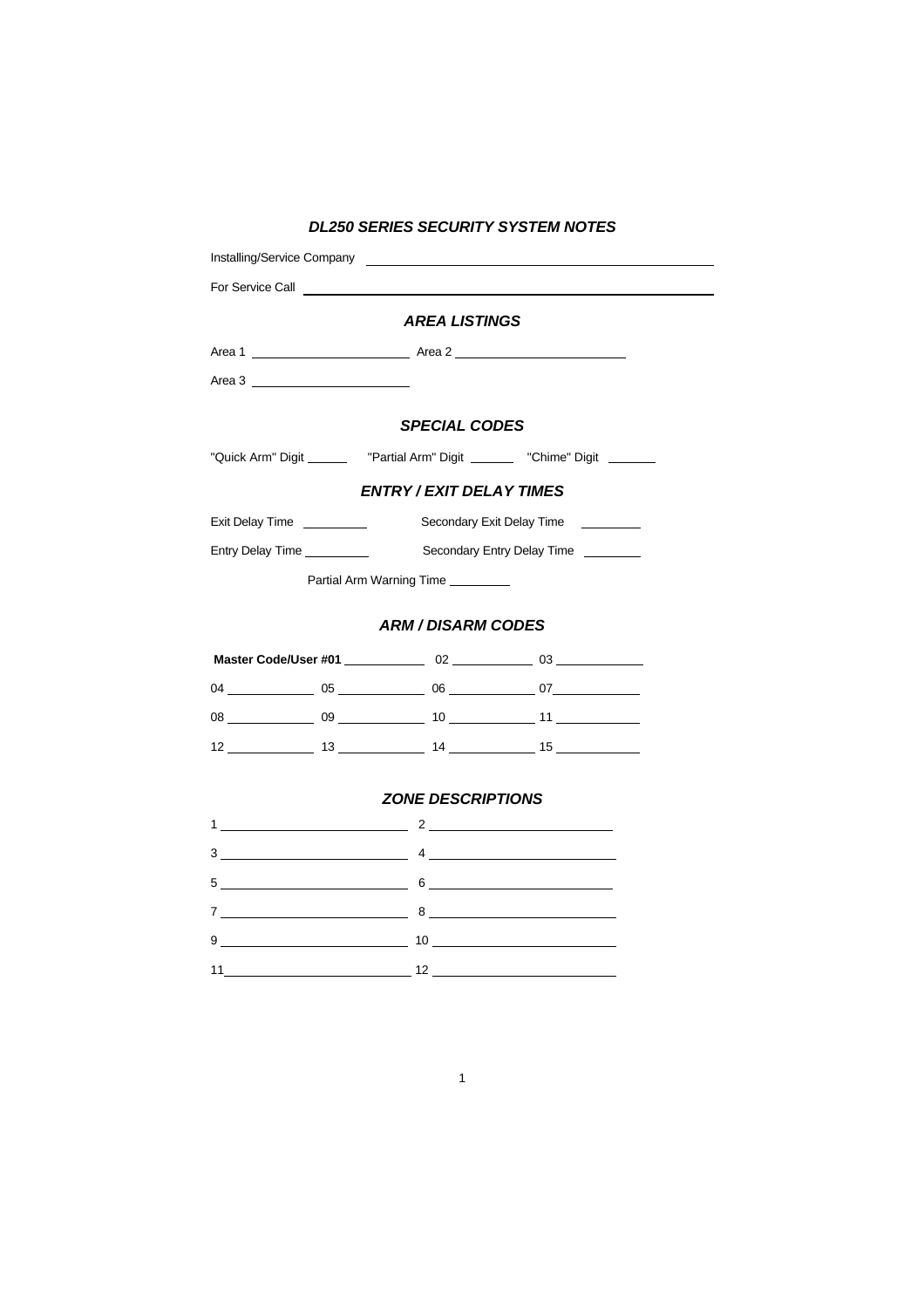**THIS MANUAL IS FURNISHED TO HELP YOU UNDERSTAND YOUR SECURITY SYSTEM AND BECOME PROFICIENT IN ITS OPERATION. ALL USERS OF YOUR SECURITY SYSTEM SHOULD READ AND FOLLOW THE INSTRUCTIONS AND PRECAUTIONS IN THIS BOOKLET. FAILURE TO DO SO COULD RESULT IN THE SECURITY SYSTEM NOT WORKING PROPERLY. THIS BOOKLET SHOULD BE KEPT IN AN ACCESSIBLE LOCATION FOR THE LIFE OF THE SECURITY SYSTEM. IF YOU DO NOT UNDERSTAND ANY PART OF THIS MANUAL YOU SHOULD NOTIFY YOUR INSTALLING COMPANY AND ASK FOR THAT SECTION OF THE MANUAL TO BE EXPLAINED FULLY.**

The SECURITY CONTROL CENTER is turned on (Armed) and off (Disarmed) by entering a 4 digit code into the Code Pad Control, which is similar to a telephone code pad. The Code Pad Control includes 12 lights and a built in electronic sounder. These provide specific information relating to the status of the security system which is described in this booklet. Understanding what the lights and sounds mean will help you to easily operate your system.

#### **SO REMEMBER, READ THE ENTIRE MANUAL, AND, IF POSSIBLE PRACTICE ON THE CODE PAD CONTROL WHILE YOUR PROFESSIONAL INSTALLER IS AT YOUR BUILDING. IF YOU HAVE ANY QUESTIONS ASK YOUR INSTALLING COMPANY.**

#### **PLEASE KEEP IN MIND THAT THE LEVEL OF SECURITY YOU WILL OBTAIN WITH THIS SYSTEM RELATES SPECIFICALLY WITH TWO MAJOR FACTORS:**

1. The quantity, quality, and placement of security devices attached to this system.

 2. The knowledge you have of the security system and how that knowledge is utilized in a weekly test of the complete system.

#### **YOU SHOULD BE AWARE OF THE FOLLOWING FACTS WHEN PREPARING A SAFETY/SECURITY PLAN FOR YOUR HOME/BUSINESS.**

 1. Your security system is an electronic device and is subject to failure or malfunction. Do not rely on it as your single source of security.

- 2. Your system should be tested weekly.
- 3. Your system will not work without power.

 4. Warning devices will need to be loud enough, wired correctly, and properly placed to provide notification of an alarm event.

- 5. Smoke and heat detectors may not detect heat and smoke in all situations.
- 6. Use qualified security professionals to select, install, and maintain your security system.

 7. It may be possible to arm the security system without the backup battery connected. Your periodic test should be done with A.C. Power removed to verify the battery is connected and adequately charged.

8. Care should be taken to plug in and properly restrain the A.C. Transformer after testing.

**PLEASE READ THIS ENTIRE BOOKLET CAREFULLY BEFORE OPERATING YOUR SECURITY CONTROL SYSTEM. IF YOU DO NOT UNDERSTAND ANY PORTION OF THIS MANUAL, OR IF YOU HAVE ANY QUESTIONS ABOUT YOUR SYSTEM, CONTACT THE INSTALLING COMPANY LISTED ON PAGE 1 OF THIS BOOKLET.**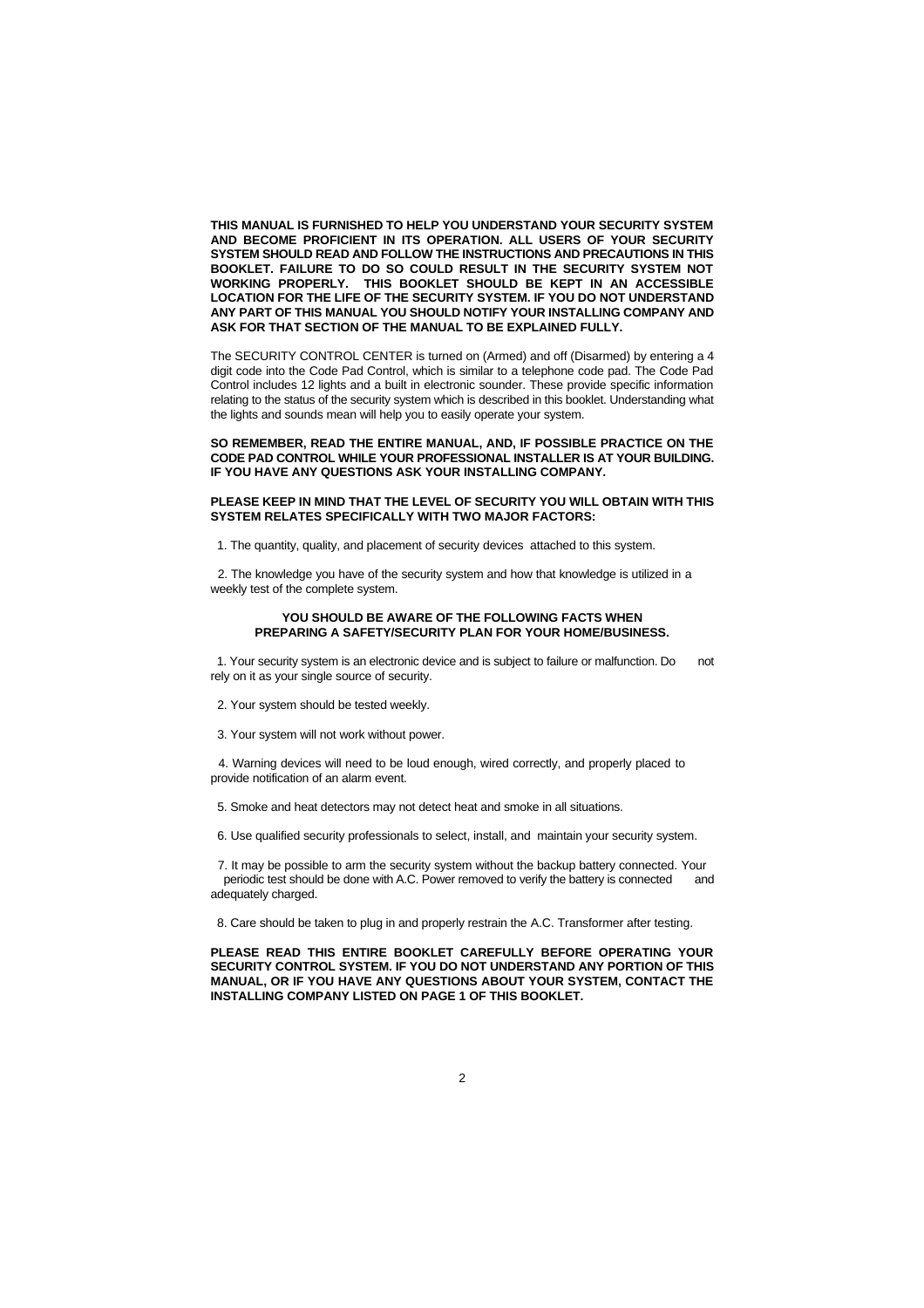### *HOW TO ARM YOUR SECURITY SYSTEM*

To Arm the security system, close all of the protected doors and windows. The green "READY" light on the code pad control will be illuminated when all of the protected zones and sensors are secure. If any of the zones are isolated, a sensor in that zone can be violated without affecting the "READY" light. The security system will not arm if the "READY" light is not illuminated. With the "READY" light on, you may arm the security system with your Master Code or one of the auxiliary codes. Each time a key is pressed on the code pad control, a short tone (beep) will sound. If the code pad beeps three times after a code entry, it is an indication that that code has not been accepted. Press the [#] key (reset) and re-enter a valid code. If the code pad control beeps continuously after code entry, it is an indication that the "POWER" light is off. The code pad sounder can be silenced by re-entering your four digit code. If the "POWER" light is off, you should restore power to the system if possible. When the security system has accepted a valid code, the red "ARMED" light will illuminate indicating that the system has been turned on. If you choose to leave the protected area, you must exit within the exit delay time. If you choose to stay within the protected area, insure that all interior zones which may be tripped by your movement are isolated.

## *HOW TO DISARM YOUR SECURITY SYSTEM*

When you enter the protected area through one of the designated entry/exit doors, the code pad control will sound a continuous tone (beep) for the duration of the entry delay time, or until you enter a valid code. After a valid code has been entered, the red "ARMED" light will turn off, and the tone will stop. The security system is now DISARMED. If a valid code is not entered before the end of the entry delay time, an alarm will occur.

**NOTE: If you incorrectly enter your code, press the [#] key before re-entering your code, as this will reset the code sequence.**

 (NOTE: IF THE RED "ARMED" LIGHT IS FLASHING DURING THE ENTRY DELAY, THE ALARM SYSTEM HAS BEEN ACTIVATED IN YOUR ABSENCE. LEAVE THE BUILDING IMMEDIATELY AND CALL YOUR ALARM COMPANY AND/OR THE POLICE.)

# *HOW TO ISOLATE ZONES*

To isolate any of the zones, press  $[*]$ , zone number(s) to be isolated (01 thru 08), and  $[*]$ . Zones cannot be isolated or deisolated while the control is armed. When the security system is disarmed, all isolated zones willbe deisolated. As isolated zones are not protected, this procedure should only be given to authorized persons. For example, to isolate zone 1, the sequence would be as follows:

 $[*] - [0] [1] -[*]$ 

To isolate zones 1, 5, 7, and 8, the sequence would be as follows:

 $[\ast] - [0] [1] - [0] [5] - [0] [7] - [0] [8] - [\ast]$ 

## *QUICK-ARM FEATURE*

If this box is checked, your security system will have the [ ] "QUICK ARM" code programmed. This feature will allow you to arm the security system by pressing one, pre-designated key on the code pad control. This "QUICK ARM" code is for **ARMING ONLY,** and will not disarm the security system. This makes it ideal for a maid code, babysitter code, etc. This code can only be programmed and/or changed by your installing company.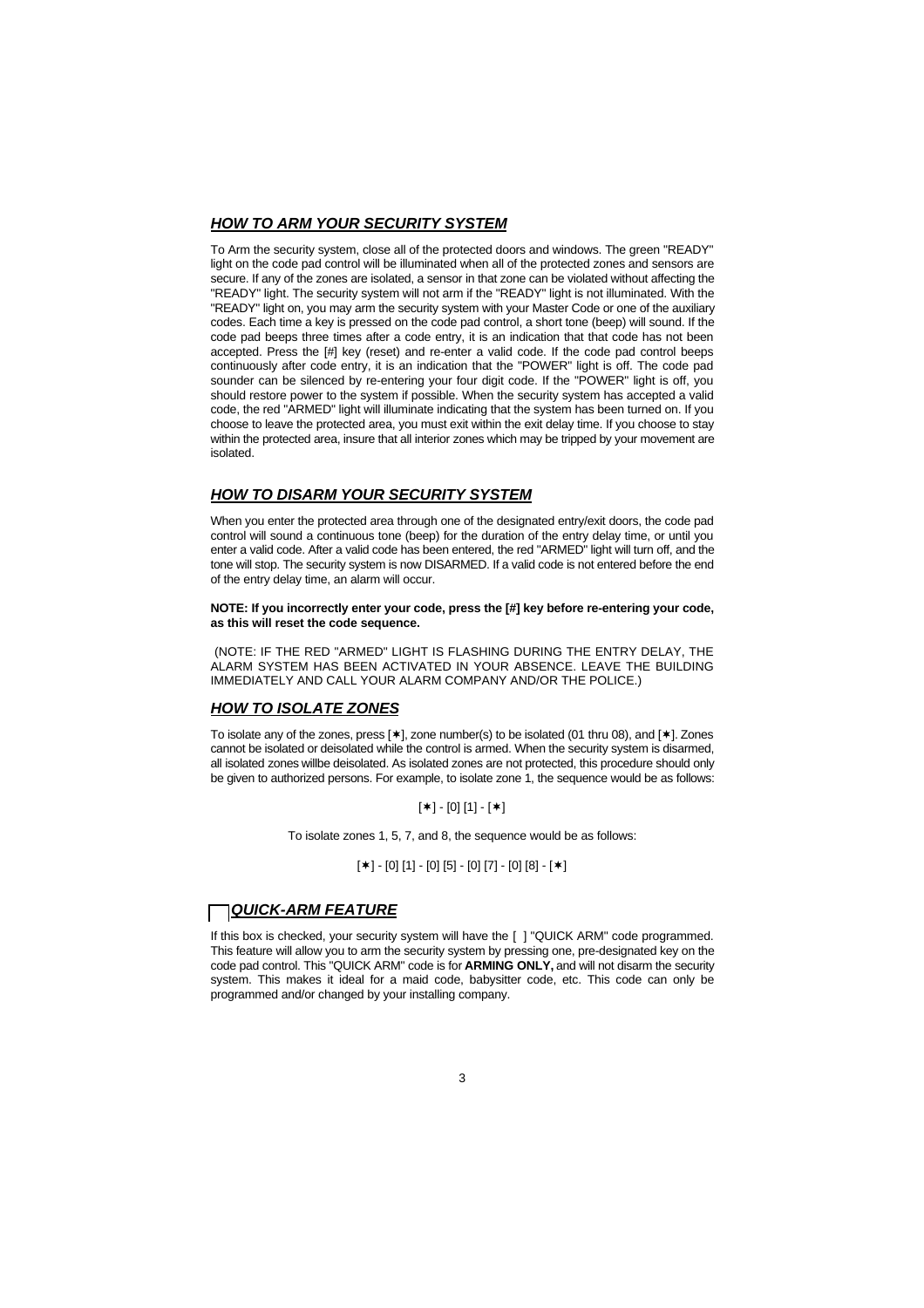## *PARTIAL ARM ARMING*

If this box is checked, your installing company has selected the "Partial Arm" feature for your security system. "Partial Arm" allows "At Home" system arming for added security. To use this feature, press the selected [ ] key on the code pad control. After 5 seconds the "ARMED" and "PARTIAL" lights on the Code pad Control will be illuminated, indicating that your Security System has entered the "Partial Arm" mode. When selected, the following listed zones will be isolated , and all other zones will cause the code pad buzzer only to sound for

seconds before the system siren is activated and the alarm signal is transmitted to a Base Station (if your security system is monitored by a Base Station). This allows you to reset your security system prior to it reaching an emergency stage in the event of an accidental zone violation. To turn this feature off, enter your four digit code at the code pad control. The "Armed" and "Partial" lights on the code pad control will go out and the security system will be in a full disarmed condition.

### *AUTOMATIC ARMING OPTION*

If this box is checked, the "Automatic Arming" option has been selected by your installing company. This feature is used to make your system automatically arm itself at a designated time of day if it is not already armed. The code pad will sound a continuous tone for a 50 second time frame before automatically arming. If a valid code is entered during this time frame, the system will not automatically arm. When automatic arming occurs, all zones that are not secure, will become isolated.

# *AUTOMATIC ISOLATE OPTION*

If this box is checked, the "AUTOMATIC ISOLATE" feature has been selected by your installing company. With this feature enabled, your security system can be armed with any or all zones violated. Any violated zone which does not return to a normal state by the end of the exit delay time will be automatically isolated. Caution should be used when arming your security system to insure that zones necessary for minimal, or desired protection levels are not violated, and thus isolated from the security system.

# *AUTO HOME MODE OPTION*

If this box is checked, the "AUTO HOME MODE" option has been selected by your installing company. With this feature enabled, if you do not wish to have a delay on your entry/exit doors, this can be accomplished by pressing the [ $*$ ] key on your code pad while the system is "ARMED". At this time, the "PARTIAL" light will illuminate and there will be no entry delay when the entry/exit doors are opened. Any time the "PARTIAL" light is on and the exit delay has expired, the opening of an entry/exit door will produce an immediate alarm, making this feature ideal when a high level of security is desired, and no authorized entries are anticipated. By pressing the [ $*$ ] key again, the "PARTIAL" light will turn off, and an entry delay will be present on designated entry/exit doors.

NOTE: Your installing company may have programmed the "AUTO HOME MODE" option to occur in conjunction with the "AUTOMATIC ISOLATE" feature. In this case, the "PARTIAL" light and the isolated "ZONE" lights will become illuminated at the end of the exit delay. If this occurs, you still have the ability to turn the "AUTO HOME MODE" feature off, and/or on by pressing the [\*] key.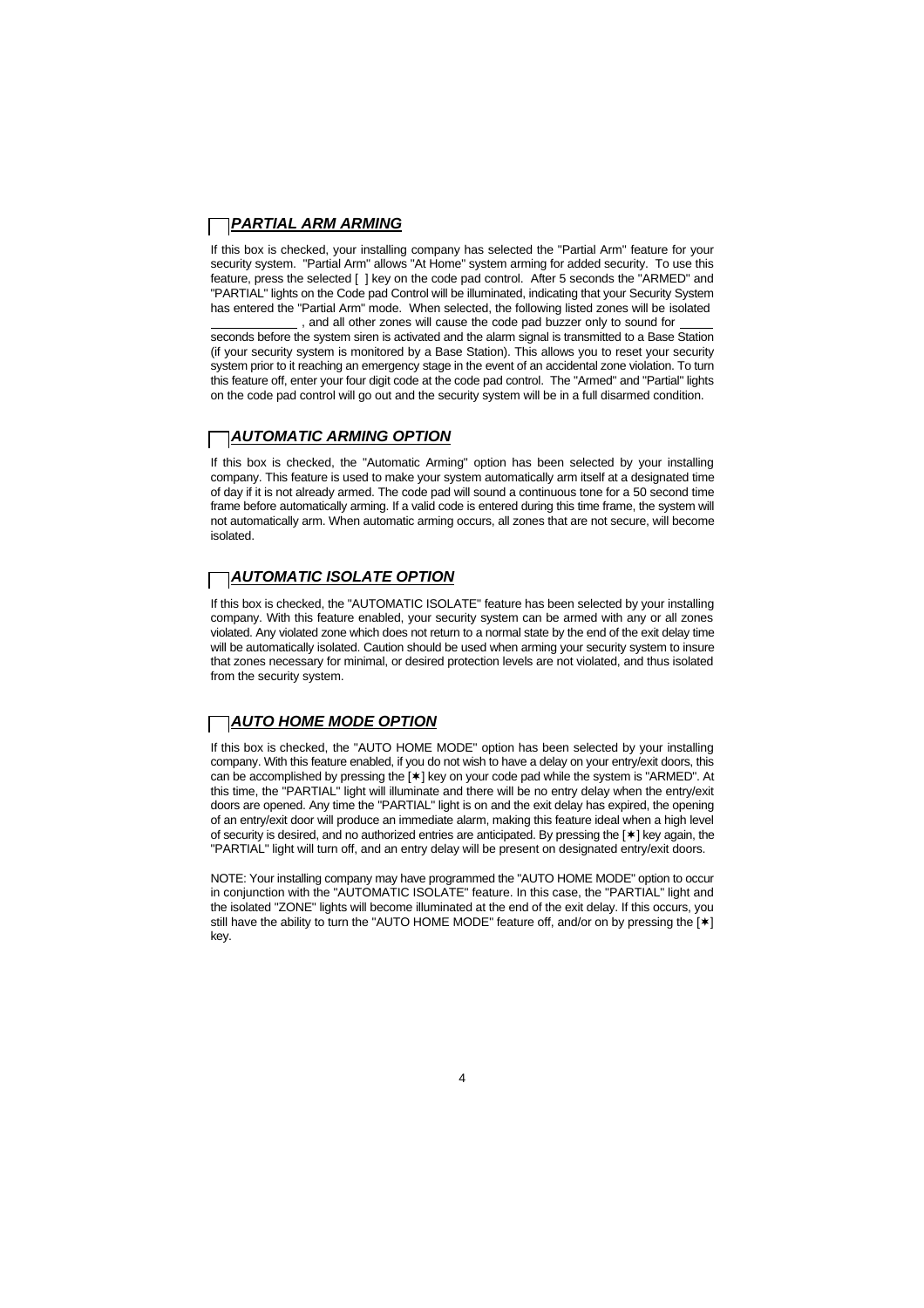## *GROUP ISOLATE OPTION*

If this box is checked, the "GROUP ISOLATE" option has been selected by your installing company. If you wish to isolate all zones designated as "GROUP ISOLATE" zones, you may do so by pressing the [\*] key during the exit delay. Once these zones have been isolated, they will remain isolated until the system is disarmed. Once "GROUP ISOLATE" zones have been isolated, the "AUTOMATIC ISOLATE" option will not take effect for this arming time..

# *TURNING ON THE CHIME FEATURE*

If this box is checked, your security system will operate in the "CHIME" mode, allowing the monitoring of pre-designated zones while the security system is not armed. While in the "CHIME" mode, the opening of any of these zones will produce a tone from the code pad control. To activate this feature, press the "CHIME" digit which is noted on page 1 of this manual. Five seconds after pressing this digit, a tone will occur indicating that the "CHIME" feature has been activated. Repeat this procedure to turn the "CHIME" feature off.

# *MANUAL CODE PAD PANIC/HOLD-UP ALARM*

If this box is checked, the "MANUAL PANIC/HOLD-UP" option has been selected. When selected, pressing the star  $[*]$  and hatch  $[#]$  keys at the same time for one second, will sound a local audible alarm. If your system is connected to a monitoring centre, an emergency report could be transmitted to that centre. These keys should only be pressed in an emergency situation requiring immediate response by law enforcement personnel.

PLEASE NOTE: Some Panic/Hold-up alarms are programmed to be silent at the protected building while reporting an alarm to the monitoring centre. Check with your installing company to determine how your security system will respond to the Panic/Hold-up input.

#### *MANUAL CODE PAD FIRE ALARM*

If this box is checked, the "MANUAL FIRE ALARM" option has been selected by your installing company. If so, you can activate the steady siren by pressing the [1] and [3] keys at the same time for one second. If your system is connected to a monitoring centre, an emergency report could be sent to that centre. These keys should only be pressed in an emergency situation requiring response by fire department personnel.

#### *MANUAL CODE PAD MEDICAL ALARM*

If this box is checked, the "MANUAL MEDICAL ALARM" feature has been selected by your installing company. If so, you can activate the auxiliary alarm by pressing the four [4] and six [6] keys at the same time for one second. If your system is connected to a monitoring centre, an emergency report could be sent to that centre. These keys should only be pressed in an emergency situation requiring response by emergency personnel.

## *DURESS CODE*

If this box is checked, your security system has a "DURESS CODE" option. If so, this code may be programmed to send a special message to the central monitoring station if you are forced to arm or disarm your security system against your will. Check with your Installing/Servicing company to see if this option has been enabled for your system.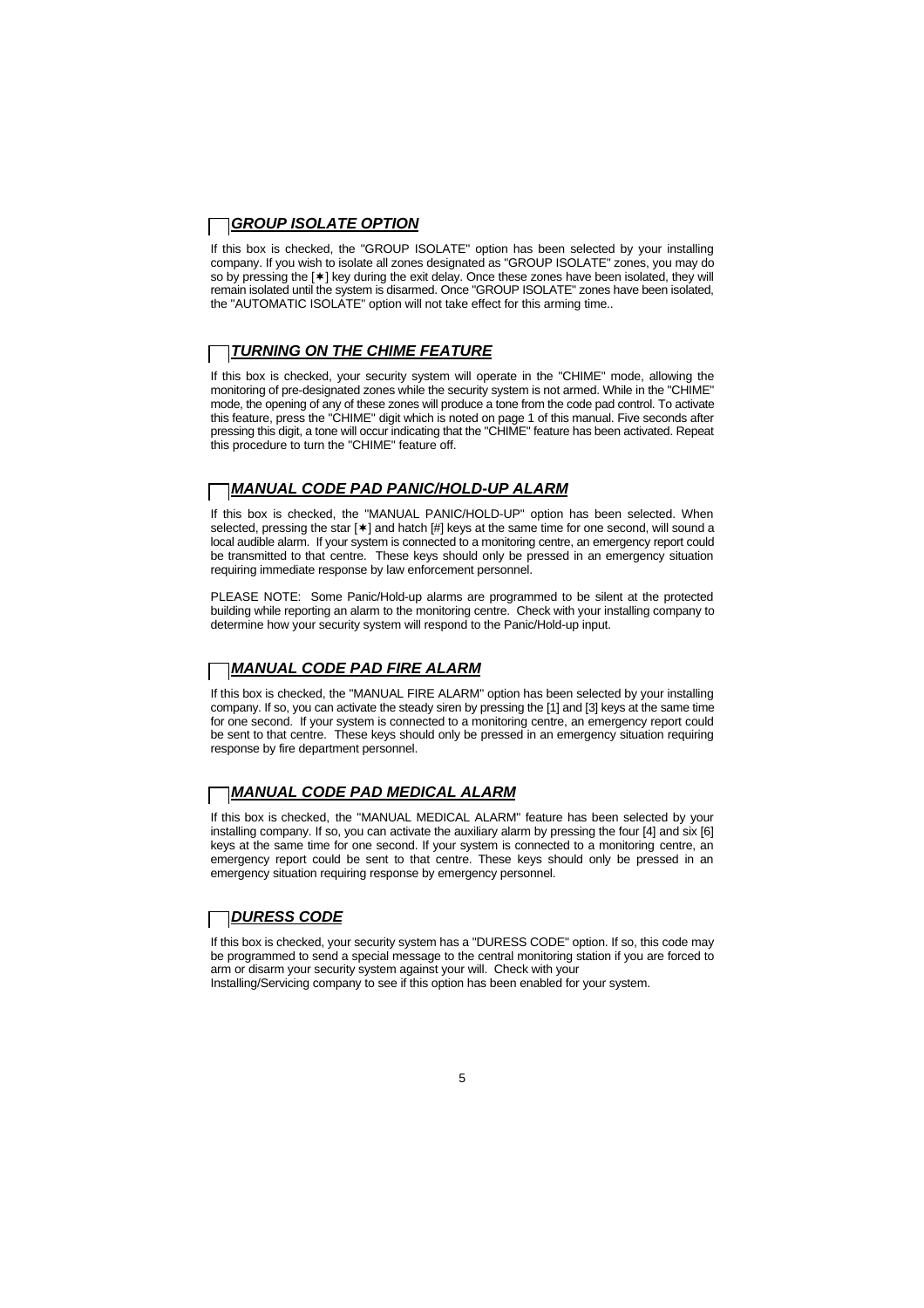## *TELEPHONE LINE MONITOR*

If this box is checked, your installing company has selected the TELEPHONE LINE MONITOR which will monitor the telephone line that links your security system to the monitoring station. When selected, the loss of this telephone line will flash the "READY" light while giving either immediate, or delayed audible notification by sounding the siren and/or code pad sounder. Check with the installing company listed on page 1 to find out if notification will be delayed or immediate, and what kind of sound will be created in case of a telephone line fault.

#### *SYSTEM ALARM MEMORY*

If the red "armed" light is flashing during the entry delay, the alarm system has been activated in your absence. Once the alarm system is disarmed, you are able to view the "Alarm Memory" to identify the zone(s) that were in alarm during the last armed cycle. Press the [0] key and wait 5 seconds. The alarmed zone lights will flash for five seconds to indicate they were the last zone(s) to have alarmed on your alarm system. If a zone(s) was isolated while there was an alarm, that zone light(s) will light stead during the five second alarm memory recall. NOTE: IF FURTHER ALARMS OCCUR ON YOUR ALARM SYSTEM, THE PREVIOUS ALARM MEMORY WILL BE REPLACED WITH THE CURRENT ALARM(S).

## *PROGRAMMING ARM/DISARM CODES*

Your security system can be armed and disarmed by the Master code (User Code #1) and up to 28 auxiliary codes. All codes must have 4 digits. These Auxiliary codes are individually numbered from 2 to 15 (User code 15 may be reserved for an optional Duress code, see page 5 under "DURESS CODE"). If Auxiliary codes are desired, they must be programmed individually. Only persons knowing the Master code can assign or change auxiliary codes (see programming Auxiliary codes below).

**CHANGING THE MASTER CODE -** The master code is user code #1, and must be referred to by its number. For example, if the Master code is [1]-[2]-[3]-[4] and you want to change it to [5]-[3]- [4]-[2], the sequence would be as follows: Press  $[\ast]$ -[1]-[#] (this enters programming for user #01), then  $[1]-[2]-[3]-[4]$  (the old Master code), then  $[*]-[1]-[#]$  , then  $[5]-[3]-[4]-[2]$  (new Master code) then  $[*]-[1]-[#]$ . The entire sequence would consist of pressing the 17 keys shown below.

> [ \* ]-[1]-[#] - [1]-[2]-[3]-[4] - [ \* ]-[1]-[#] - [5]-[3]-[4]-[2] - [ \* ]-[1]-[#]<br>Code 01) (Master Code) (New Code) (Code 01) (Master Code)

**PROGRAMMING AUXILIARY CODES -** In order to program Auxiliary Codes you must know the Master code. As stated earlier, each auxiliary code has its own unique number from 2 to 15. It is programmed much like the Master Code. For example, to program Auxiliary user code #12, the sequence would be as follows:

> [\*]-[1]-[2]-[#] - [5]-[3]-[4]-[2] - [\*]-[1]-[2]-[#] - [6]-[7]-[8]-[9] - [\*]-[1]-[2][#]<br>Code 12) (Master Code) (New Code) (Code 12) (Master Code)

**REMOVING AUXILIARY CODES -** To remove an Auxiliary user code, simply program that code with the same code as the master code (01). For example, to remove user code #12, the sequence would be as follows:

> [\*]-[1]-[2]-[#] - [5]-[3]-[4]-[2] - [\*]-[1]-[2]-[#] - [6]-[7]-[8]-[9] - [\*]-[1]-[2]-[#] (Code 12) (Master Code) (Master Code)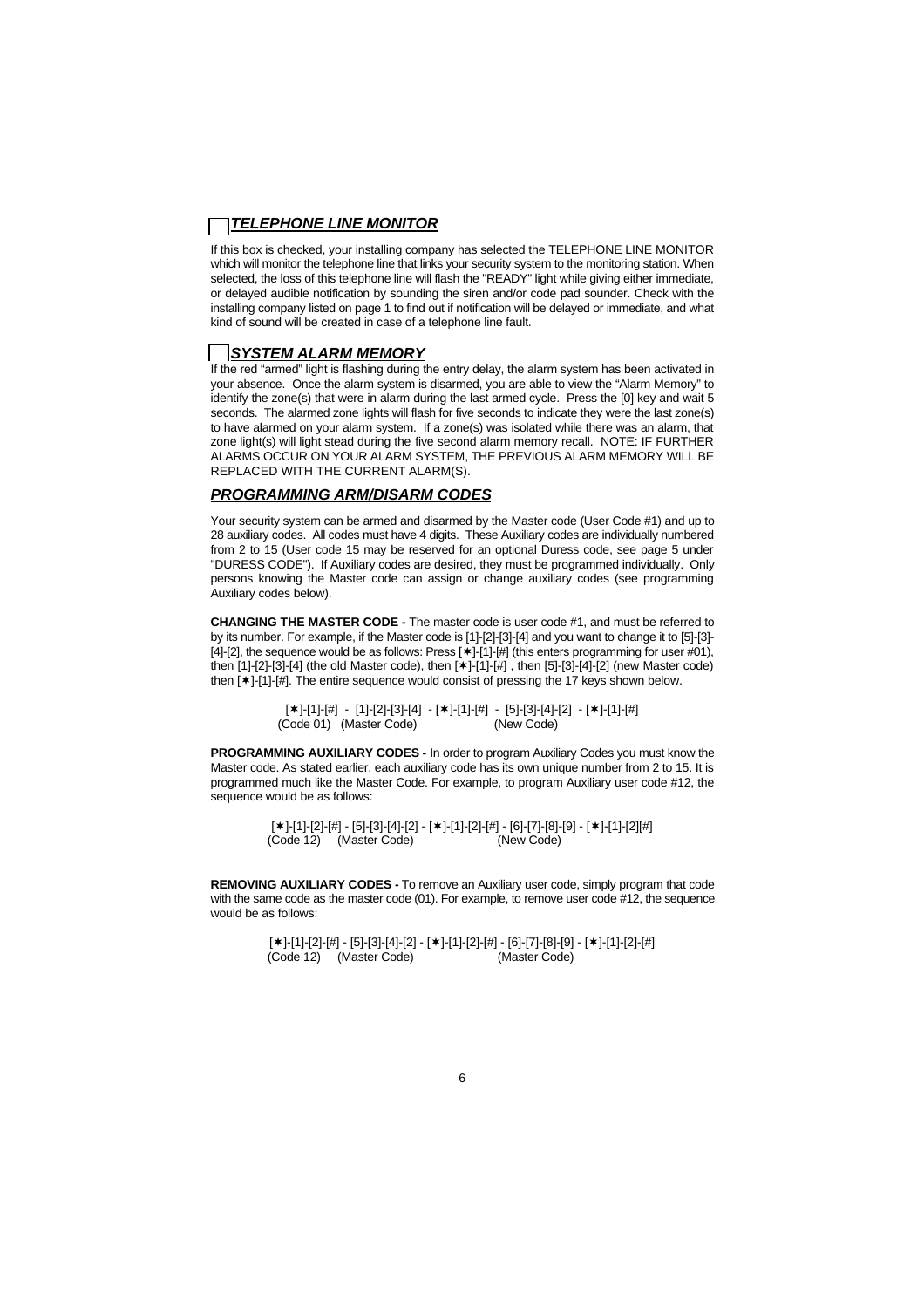### *RESETTING YOUR SECURITY CONTROL CENTER*

In the event of a system malfunction in the Security Control Center, press the [#] (reset) key on the code pad control. This should reset the code sequence and restore normal operation. If the problem persists, call the service number located on page 1 of this booklet for service.

#### *AUDIBLE ALARM SOUNDS*

**FIRE** Steady Siren

**INTRUSION & PANIC** Yelp siren

## *CODE PAD CONTROL LIGHT INDICATORS*

- **ARMED** RED: On when system is armed; off otherwise. Blinks as alarm memory if alarm was activated during arming cycle.
- **READY** GREEN: On when all zones are secure and/or isolated and the system is ready to arm; off otherwise. Blinks for communicator trouble.
- **PARTIAL** RED: On when "Partial Arm" is on; off otherwise.
- **POWER** RED: On when AC power is on; off otherwise. Blinks when the system standby battery is low.
- **ZONES** YELLOW: Blinking means unsecure. Steady means isolated. Off means secure.

### *CODE PAD CONTROL TONES (BEEPS)*

A sounder is built into the code pad control and may sound for one of the following reasons:

- Beeps for all keypresses.
- Sounds a continuous tone during the Entry delay time, or Partial Arm delay time.
- Pulses when a dayzone is violated while the system is disarmed.
- Pulses when a FIRE zone has a trouble condition.
- $\blacksquare$  Pulses when the armed status changes and the AC power is off.
- Beeps 3 times for trying to arm with the "READY" light off, if "AUTOMATIC ISOLATE" has not been selected.
- Beeps 1 second for the "CHIME" feature.
- Beeps 1 second at the end of the exit delay.
- Beeps to indicate telephone line fault if selected.

When pulsing, the code pad sounder may be silenced by entering a valid code. The arm/disarm state of your system will not change when entering a code to silence a pulsing code pad sounder.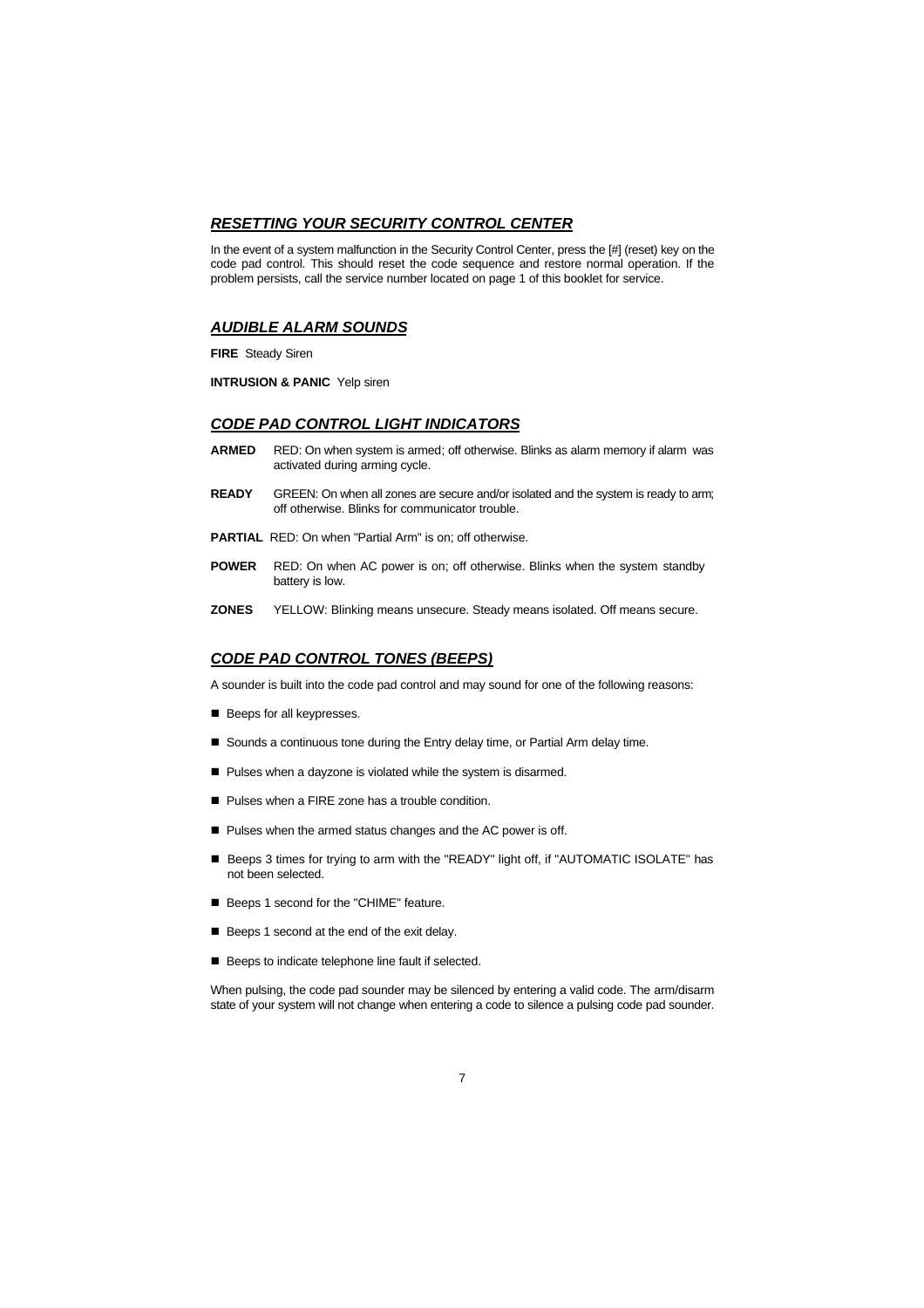#### *EMERGENCY EVACUATION PLANS*

An emergency evacuation plan should be established for an actual fire alarm condition. For example, the following steps are recommended by the National Fire Protection Association and can be used as a guide in establishing an evacuation plan for your building.

Draw up a floor plan of your home. Show windows, doors, stairs, and rooftops that can be used for escape. Indicate each occupant's escape routes. Always keep these routes free from obstruction.

Determine two means of escape from each room. One will be the normal exit from the building. The other may be a window that opens easily. An escape ladder may have to be located near the window if there is a long drop to the ground below.

Set a meeting place outdoors for a headcount of the building occupants.

Practice escape procedures. In a home, sleep with bedroom door closed; this will increase your escape time. If you suspect fire, test the door for heat. If you think it is safe, brace your shoulder against the door and open it cautiously. Be ready to slam the door if smoke or heat rush in. Practice escaping to the outdoors and meeting in an assigned spot.

NOTE: After the installation of your Security System has been completed, notify your local Fire and Police Departments to give them your name and address for their records.

Early warning fire detection is best achieved by the installation of fire detection equipment in all rooms.

The following are examples of evacuation plans. A plan unique to your home or business should be drawn and memorized by each occupant.